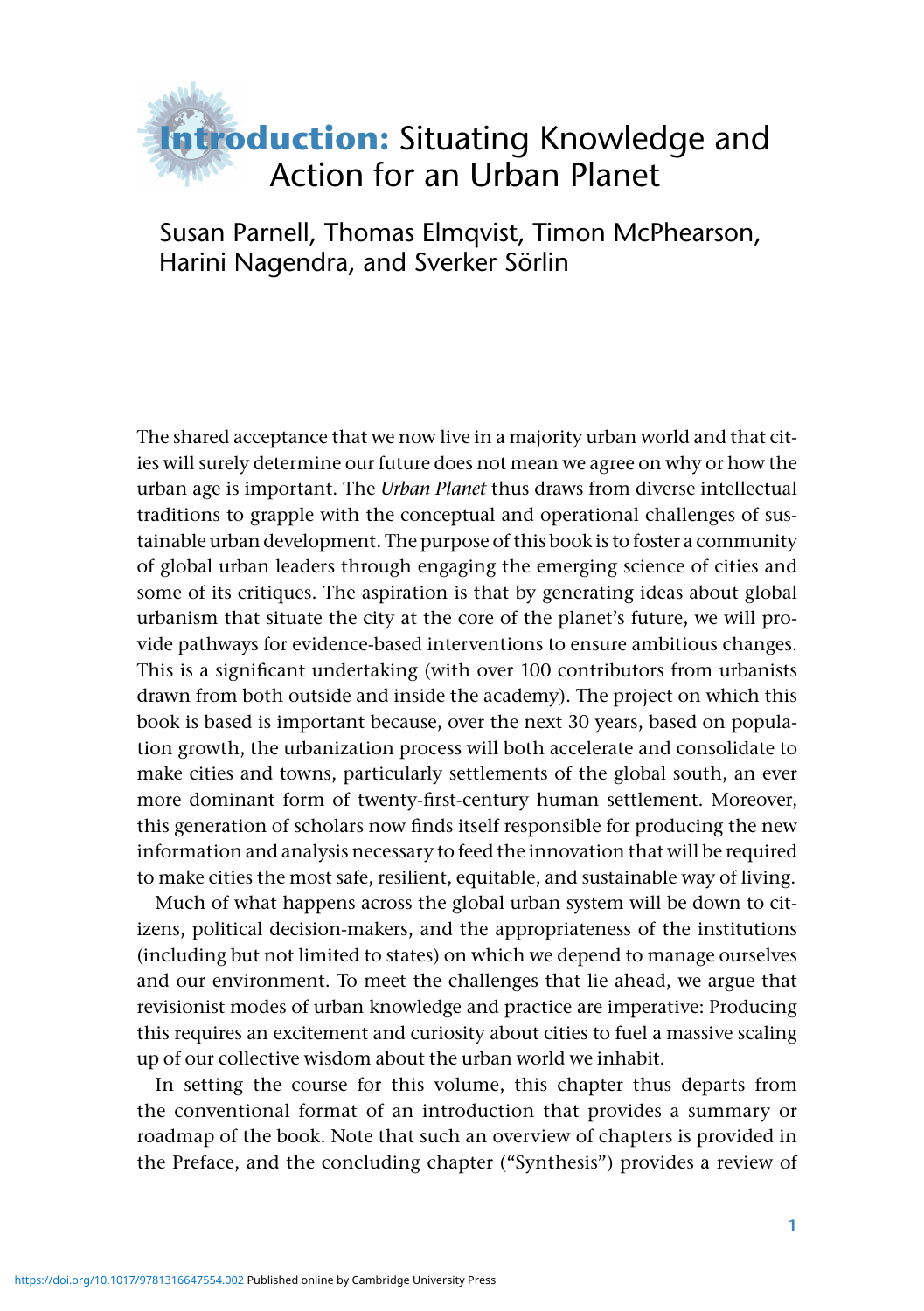### **Introduction: Situating Knowledge and Action for an Urban Planet**

the main points and details recurring, highlighting significant points that emerge from the book as a whole. Here we highlight four overarching points of departure in an effort to bring disparate readers into a common frame of reference from which they can engage with *The Urban Planet. First*, we reflect on what exactly is meant by "the urban," as this is the common but not universally understood object with which the chapters all grapple. *Second*, we locate the recent call among urban scholars (Acuto and Parnell 2016; Bai et al. 2017; McPhearson et al. 2016a; Batty 2013) for greater attention to be given to building a *science of cities* in historical context by exploring the importance of urbanism in the evolution of science and critical urban theory, here using the example of urban natures. *Third*, we underscore twin imperatives for the future science of cities: the increasing impacts of cities in global change and the *southern concentration of urbanization* – noting how attention to speed and geography must prioritize the focus of global urban inquiry (McPhearson et al. 2016b). *Fourth* and finally, we foreground the tensions of working across disciplinary boundaries and methods, and concede the tensions inherent in *coproducing urban knowledge*. However, these preparatory points, about defining the urban, the imperative of being mindful of history and geography and the possibly insurmountable dilemmas of coproduction, and inter-/transdisciplinarity should stimulate and not detract in any way from the urgency of galvanizing research capacity to advance the understanding of the urban planet.

# **0.1 What Is Urban?**

Given the consensus that this is an urban age and that cities present both critical opportunities and threats for a common future, it is perhaps surprising that there is so little agreement on what constitutes or defines "the urban." This is an immensely challenging question with no simple answer, and the approaches taken in social and natural sciences to global urbanism have only limited concerns (Parnell and Robinson 2017). There is a surprising lack of common understanding even among scientific disciplines on what characterizes or defines an urban area or urbanization, making comparative and composite assessments of urban change difficult. To underscore the obvious – while it is accepted that there is a common urban future which will in large part determine the state of the urban planet – there is neither a shared definition of "the urban" nor an agreement on city experiences or forms from which to engage or predict the outcomes of our urban futures (Robinson 2016; Simon 2016; Mitlin and Sattherthwaite 2013). This diversity of perspective and definition is understandably also reflected in the chapters of *The Urban Planet*.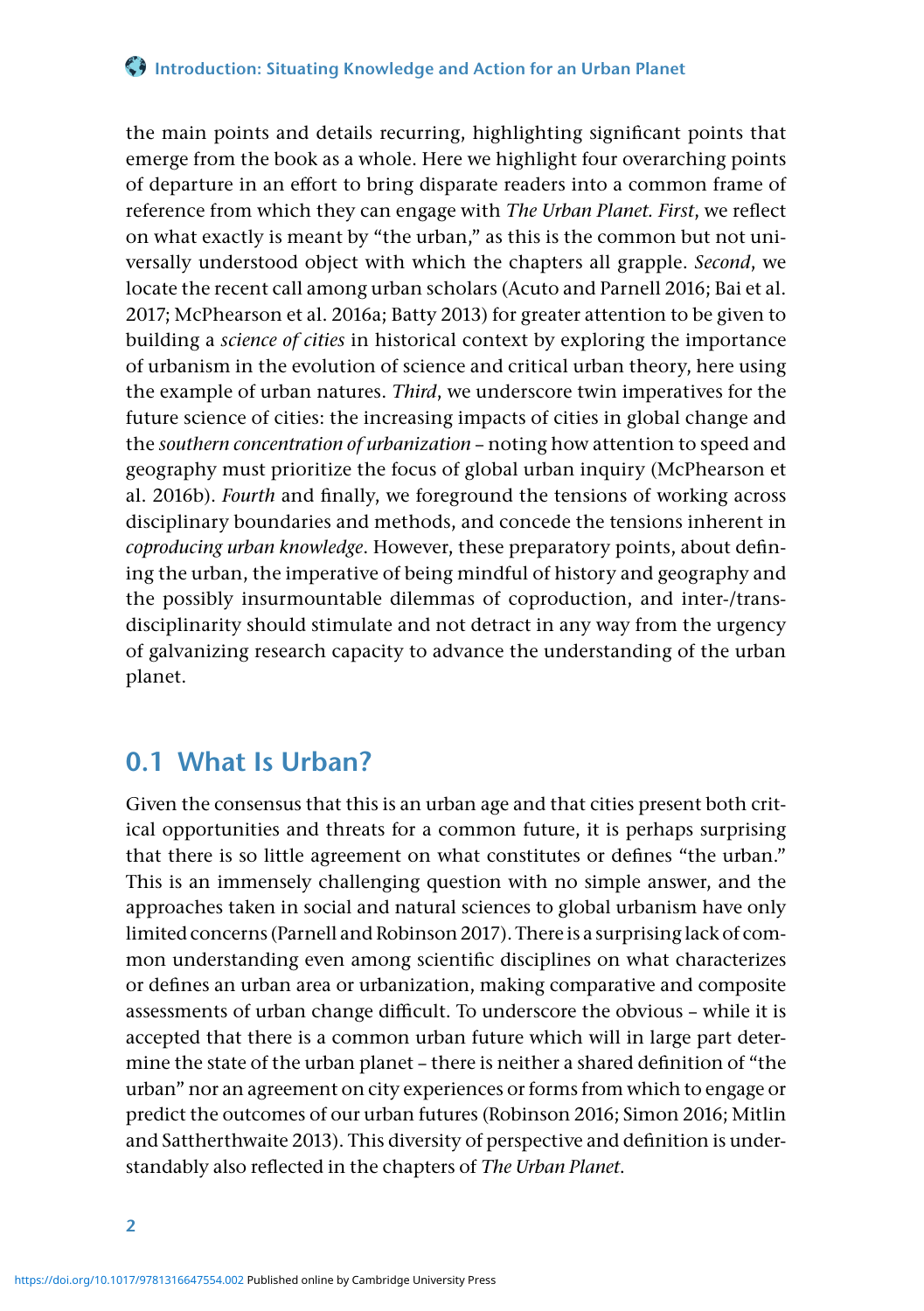As discussed in many of the following chapters, there are multiple dimensions to urbanity. Different perspectives or big ideas that are brought to bear on our core research issue include not just meta-theoretical differences but overlapping, competing, and even disparate research entry points. In positive terms, these varied conceptual and methodological points of departure highlight different ideologies and interests. They also encompass research on multiple elements of the urban – reflecting the diverse specialties of scholars from natural systems science, the design profession and economics (McPhearson et al. 2016a; Bai et al. 2017). But, not least because of this diversity of entry points, incommensurability remains a problem for urban science and comparative urbanism, and a central objective of the book is to address the need to accommodate the range of scholarly perspectives and to suggest how we may proceed to somehow make these speak to each other, thereby crafting a new and deeper holistic understanding of global urban processes. The common themes provide a starting point for presenting global urbanization as a story of great diversity, but perhaps we should count on diversity in solutions and modes of progress too. Variation in specific city experience should, however, not detract from the impact of the amalgamation of urban development on global change; and there is no doubt that, while the evolving science of cities will always need to grapple with the wicked problem of specificity, it must simultaneously generate if not a universal narrative but at least a comprehensive understanding of the complexities of urban change.

The current impetus to give greater weight to cities in general derives in large part from the massive expansion of the urban population over the last century and in part from the argument that an urban or industrial way of life has profoundly ruptured the geological and climate change in the earth system. It is, however, naive to regard the process of global urbanization as a unified or unidirectional phenomenon. Rather, in making the case that the urban is an important determinant of environmental, political, or social change, it helps to look back as well as forward. It is also helpful to interrogate more than demographic and biophysical evidence and to consider the impacts of the rise of the city and urbanism over the last 200 years as a plural, albeit of course very massive, historical phenomenon.

The Anthropocene narrative in this is both useful and obfuscating. It has unifying, sometimes also (suggestive) simplifying, storylines that tend to draw attention away from the diversity of human conditions (Biermann et al. 2016). Still, it suggests many key issues, and it lays out the land nicely with tons of "technofossil" data. Just consider the fact (Zalasiewicz et al. 2017) that, out of the 30 trillion tons of human materiality produced, cities account for (weigh, literally) 11 trillion tons, or 36 percent. Imagining the sheer scale of the urban is hard. In the late part of this century, one city, Dhaka, is projected to have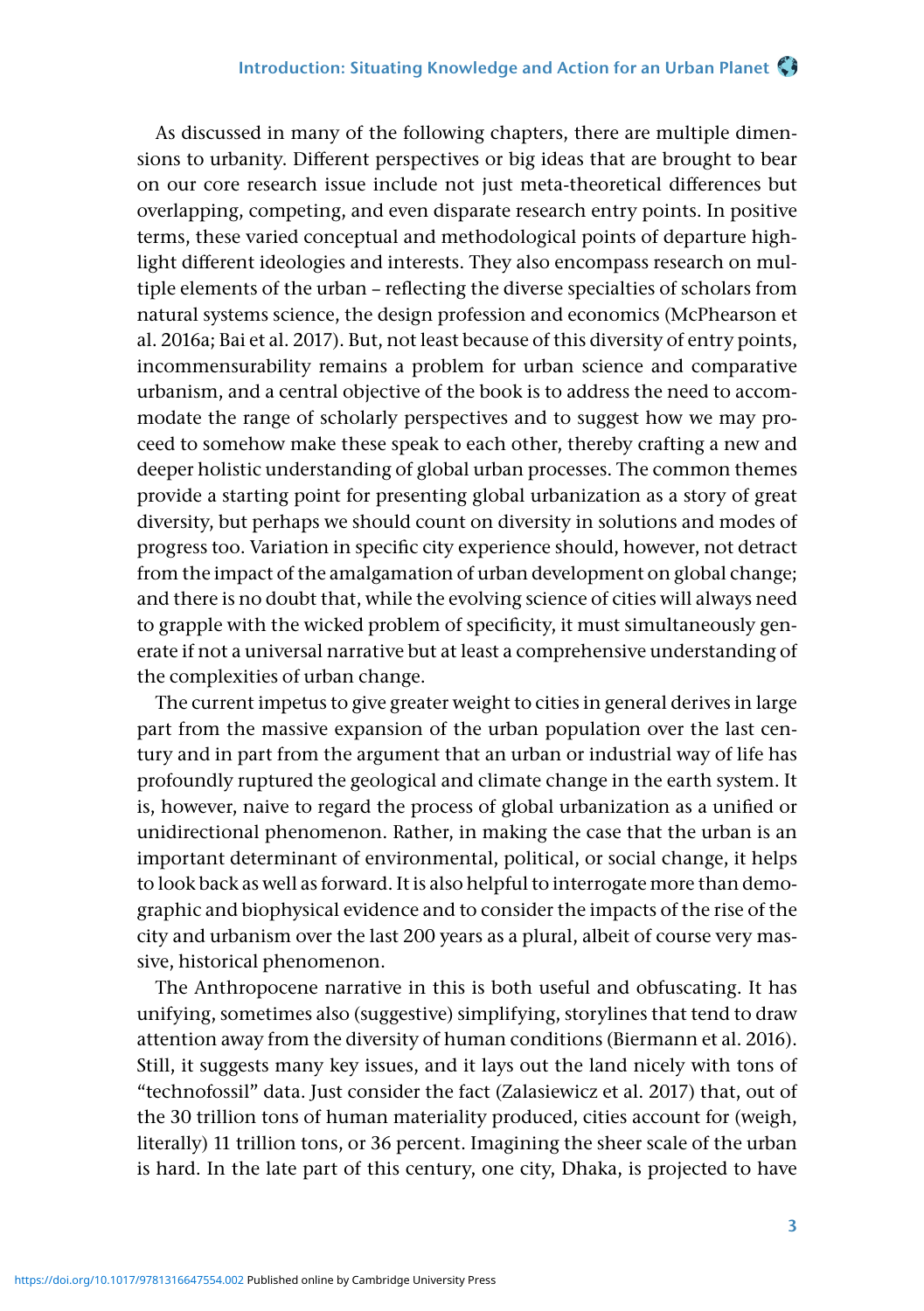80 million people. That is one Germany. Our conventional language breaks down in the face of such massive numbers, perhaps our politics, too. The challenges are obvious, but there is also a potential in the growth of cities. Cities are increasingly becoming regional and even global actors in their own right, either alone or in shaping alliances with other cities. Knowing the number of people in Dhaka is of course a limited frame of understanding. We need to compare, for instance, the consumption footprint of Dhaka versus Germany to understand this better. The Anthropocene is a compelling heuristic, but we need more and sharper analytical instruments in approaching the urban. In this, we would do well to consider the urban analytics of the past, as well as to develop new analytics of the future that engage more deeply with normative concerns *and* science.

# **0.2 The Global Frame of Urbanism and a Science of Cities**

In the current notion of "planetary urbanism," Brenner and Schmid (2014) argue that urbanism is now the celebrated form of development (Florida 2002) that is recognized as a triumphal force for economic growth (Glaeser 2011). However, there is a long history of planetary urbanism, where cities have been centers of innovation and economic growth and have been driving formation of global trade networks and spread of ideas, technology, and capital for more than 4,000 years (Clark 2016). As the importance of cities is once again on the rise, there is a sense we may return to the power dynamics of the Middle Ages. Now, as then, how cities are run in this century may determine much of the world's future. Now, as then, the shifting role of cities in global change cannot be uncoupled from the way nature and ecologies are present in those urban developments and the connections between urban places (Clark 2016).

While there are many threads through which the history of cities and civilization are intertwined – political, economic, and social – the urban experience is also an experience of nature and environment. Cities belong in nature, having grown to be the largest environmental actor, indeed the sole creature of humanity that is most comprehensively entangled with the natural world – paradoxically since the city was also meant to be the exception from nature, a *civitas* where the rules of nature did not apply or at least were tempered. The city was, it was once thought, what nature was not (Elmqvist et al. 2013). Nature for a long time had mostly an emblematic role in the description of the urban. In the historiography of cities, gardens and other forms of nature play their distinct role. Nature also appears in the history of urban infrastructures,

**4**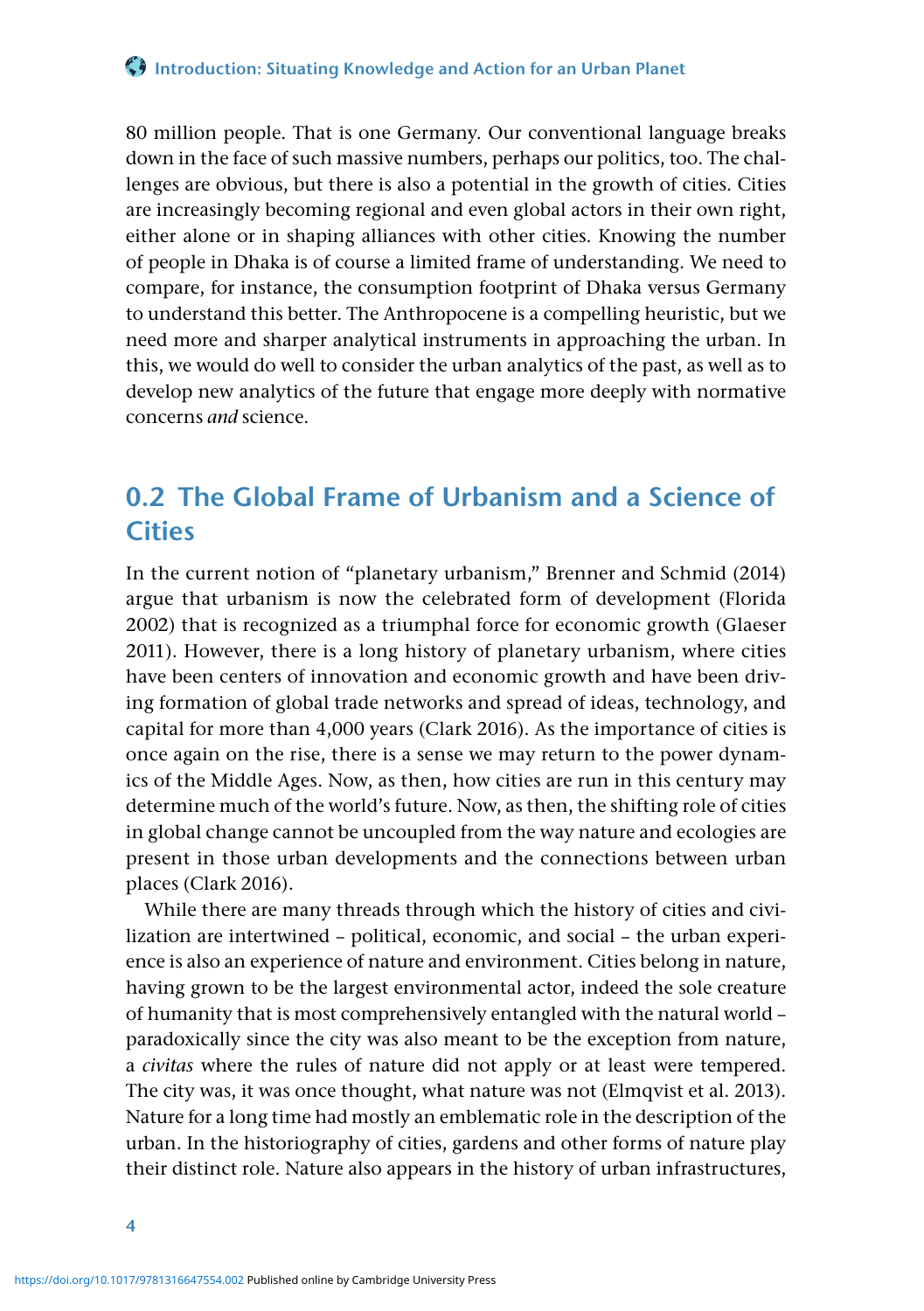such as waterways and sewage systems, and it is visible in utopian design ideals such as garden cities and suburbia, and dystopian narratives of diseases and disaster associated with urban infrastructure failure.

Research across a wide set of disciplines in recent years is now questioning the old dichotomy of a well or poorly managed split or interface between the city and nature (e.g. Melosi 1993 2010; Rosen and Tarr 1994; Sedrez 2005; Sharan 2014; Braun 2005; Heynen, Kaika, and Swyngedouw 2006; Gandy 2013). The growth of cities and their contribution to climate change (Rosenzweig et al. 2010) or health (Hodson 2016) is a good reason to stop keeping urban nature and culture apart. While the well-documented role of cities in driving climate change is widely acknowledged, less is known of other relationships between cities and other earth systems. Botanists and ecologists in European cities from the 1930s carried out early work on urban ecological interactions, but the roots of the study of urban botany go back to early modern times (Sukopp 2002). The most comprehensive work was carried out by a group led by Herbert Sukopp in West Berlin in the 1950s. They studied the return of vegetation to the war-torn urban landscape and found a fascinating array of new vegetation combinations (Lachmund 2011). Since the 1970s there has been a steadily growing interest in urban ecology that matured in the 1990s and now has its own established field with textbooks and journals (Elmqvist et al. 2013). Some of the major hubs in this line of work are in Europe (Helsinki, Stockholm) but there are concentrations in Australia (Melbourne), South Africa (Cape Town), China (Beijing), and India (Bangalore). In the United States, the movement was largely led by Baltimore and Phoenix, where long-term ecological research sites were established with funding from the National Science Foundation that saw a global scaling of traditionally anti-urban scientists in tracking cities.

Scholars' deep roots in the natural sciences marked the rise of urban sites in observational ecology. There was little interest in societal conflicts and how power relations shape urban ecologies, an interest that has been growing only recently (Ernstson and Sörlin 2018). It seems obvious that future research on the urban must better learn how to combine systems approaches with analysis of social and political dimensions, or at least work across those boundaries. There is already a rich, and indeed older, literature on social conflicts, class, race, and gender that could be of use for more synthetic approaches, but that literature on the other hand took marginal interest in nature until the appearance of works such as William Cronon's *Nature's Metropolis: Chicago and the Great West* (1991) or Erik Swyngedouw's (1996, 2004) on water, power, and the city.

Borrowing from human ecology and metabolic understandings of urban processes, much recent work has analyzed water, waste, sewage, electricity, and other substances/energies as "sociomaterial flows" with their own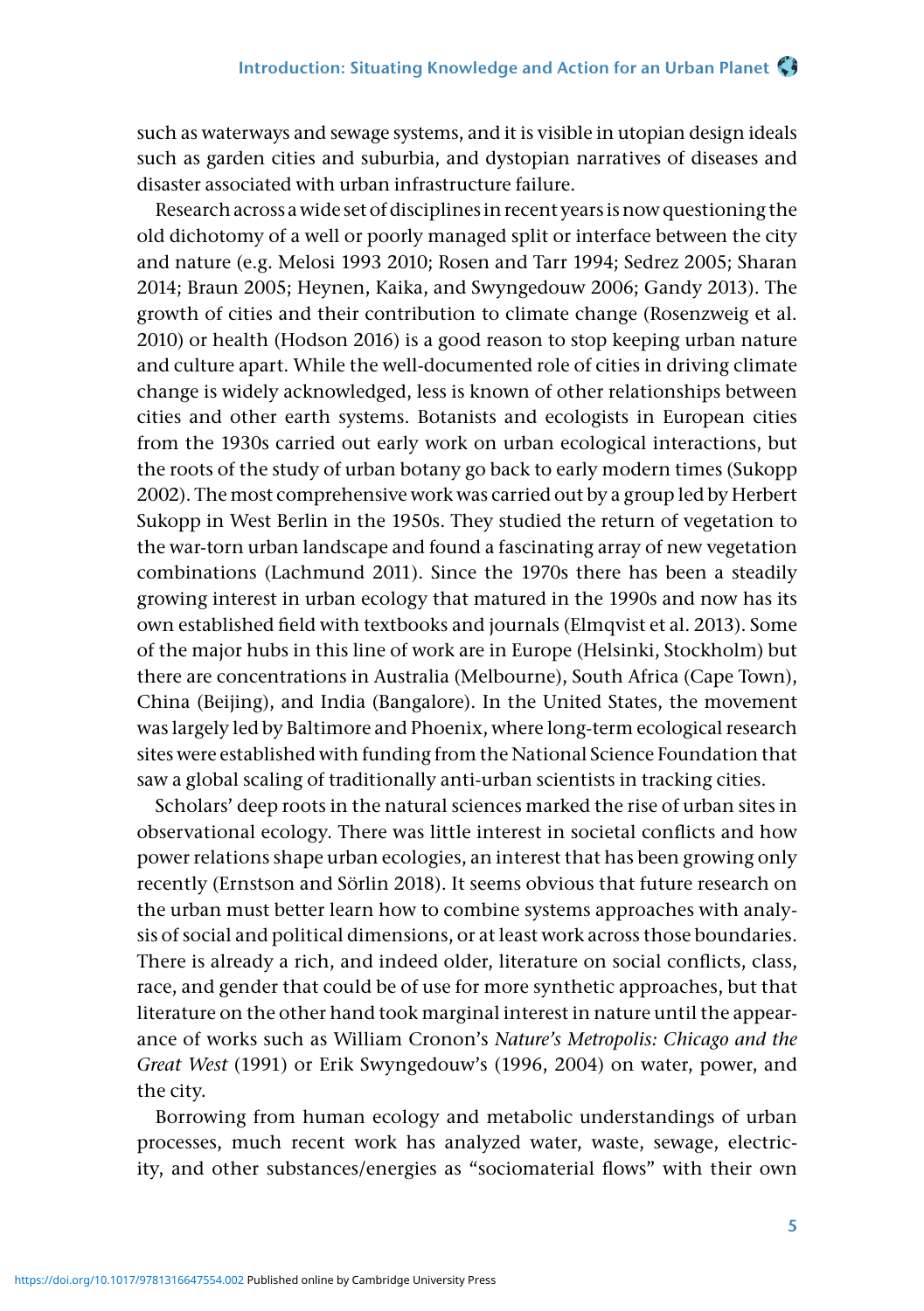biophysical properties and "social relations," playing a role in the circulation of capital, upholding social structures, and producing often unequal urban environments (Warren-Rhodes and Koening 2001; Heynen et al. 2006; Bai et al. 2017. As has been argued in the most recent work on comparative global, and especially southern urbanism (Ernstson et al. 2014; Erixon Aalto and Ernstson 2017; Ernstson and Sörlin 2018), the concept of urban nature has become a much more complex phenomenon. Urban natures are now linking research to achieve ecological sustainability with critical studies and strategies for justice and equality in cities, as inseparable processes. In this regard, the situation for a building a complex knowledge of the urban experience, politics, and its future sustainability has greatly improved: for example, a new project called "cosmopolitics," about *learning with nonhumans*, focuses on how to live in cohabitation (Hinchliffe 2008; Hinchliffe and Whatmore 2006; Biehler 2011).

As Ernstson and Sörlin (2018) suggest in their review of the literature, it was in earnest only after 2000, after a slow and winding build-up period in the late twentieth century, that an "accidental discovery" of urban nature took place. To this discovery, all these and many other strands of academic work and practice contributed with their various pieces of the whole. However, they were almost invariably working in exclusive separation from each other and with quite little interest in bridging across scientific specialties. What remains is therefore, to a large extent, to bring the various research communities on the urban in closer and long-term relations with each other to spare no effort in carving roads forward for the major global challenge, and opportunity, that is urban growth.

One lasting finding found the new critical urban natures approaches and in the parallel body of critical urban studies is that diversity is an overarching theme that cannot be ignored in the global generalization or universalizing (Parnell and Robinson, 2017). While there is endless diversity, the urban planet is also unified by a set of mega-challenges, some of which are truly global, such as climate. Others are omnipresent without being global, such as justice, wealth, welfare, and sustainability. These mega-challenges may have local expressions, but they require national, regional, and international collaboration to be adequately addressed. No city is an island; they are all parts of the main. Our knowledge of the whole is patchy, and, crucially, we know least about those parts of the urban planet where change is occurring most rapidly and where the urban crisis is most acute, reinforcing the need for knowledge holders to reorient their view on global urbanism and to self-consciously try to "see cities from the south" (Watson 2009).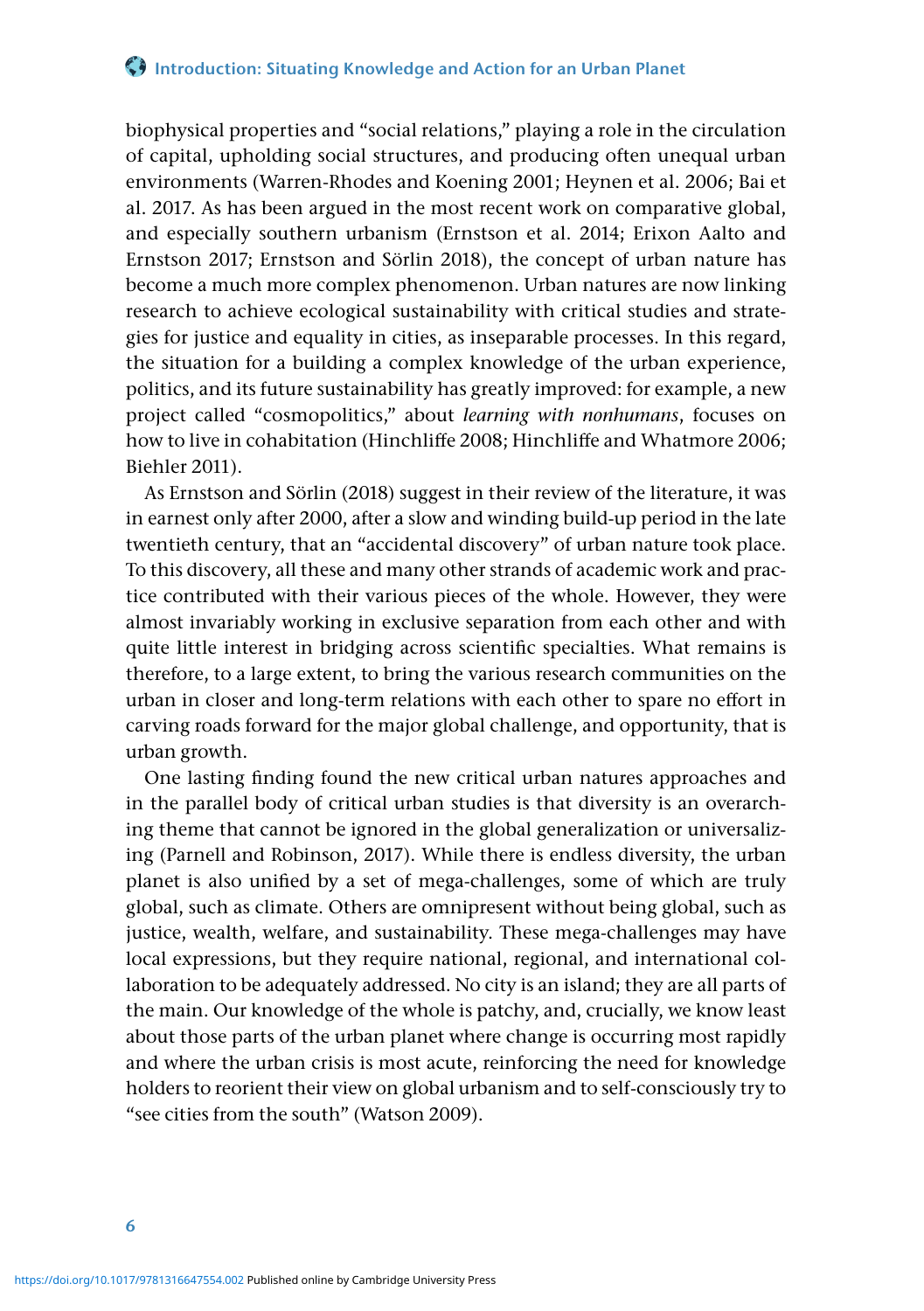# **0.3 Cities of the Global South Are a Priority**

The global urban condition is not a composite of equivalent types or parts – all cities are not the same – in size, in function in wealth or in exposure to risk. In the remaining decades of the twenty-first century, projections indicate that most of the growth (>90 percent) will come from the global south. The two continents that will experience the greatest share of twenty-first-century urbanization are Asia and Africa – with India, China, and Nigeria accounting for over a third of all urban growth (UN 2014). Thus, the everyday reality of the twenty-first-century urban is, out of necessity, *the focus on the cities of the global south*. What does this mean for urban research, planning, and envisioning? We need a "southern sensibility" towards urbanization that takes in the reality that cities will increasingly become locations of contrasts. These "southern leanings" will include a focus on contrasts between informal and planned urban expansion; between local place-making and global teleconnections; between shanties and high-rise buildings; between urban sprawl and congested inner cities; between waste dumps and pristine restored parks; and of course, to the spaces of urban power that lie between states, business, criminals, and traditional powers. Urban reality now and in the immediate future will include deep social, ecological, economic, and technological rifts between cities as loci of upward mobility and as a wicked nexus of poverty, pollution, and powerlessness. The gradual realignment of the divisions between rich and poor within and between cities will spill beyond the life struggles for upward mobility and survival, drawing from the vitality of the urban planet. Urbanism in the global south will share certain generic features with their nineteenth-and twentiethcentury northern counterparts, but they will not copy or emulate them. What an 80 million inhabitant version of Dhaka will become, nobody really knows. What is the word for it? Is it a community, a region, a global subject? Or a concept yet to come? It is equally important to recognize that there is not a universal notion of *cities of global south*, as they exhibit as much disparity among themselves as when compared to those in the global north.

The challenge for mediating extremes absences and excesses in southern cities along the lines already claimed by northern urbanites is exacerbated by our absolute lack of knowledge and thus inability to put together dynamic analyses of urban change across most of the urbanizing world. In comparison to the vast amount of literature on cities in Europe, the Americas, and even China, we know relatively little about the southern cities, or their interactions with natural systems, in Congo, Pakistan, or Indonesia. This is further complicated by the extreme heterogeneity that characterizes the trajectories that different cities, large to small, have taken across different locations, as well as across different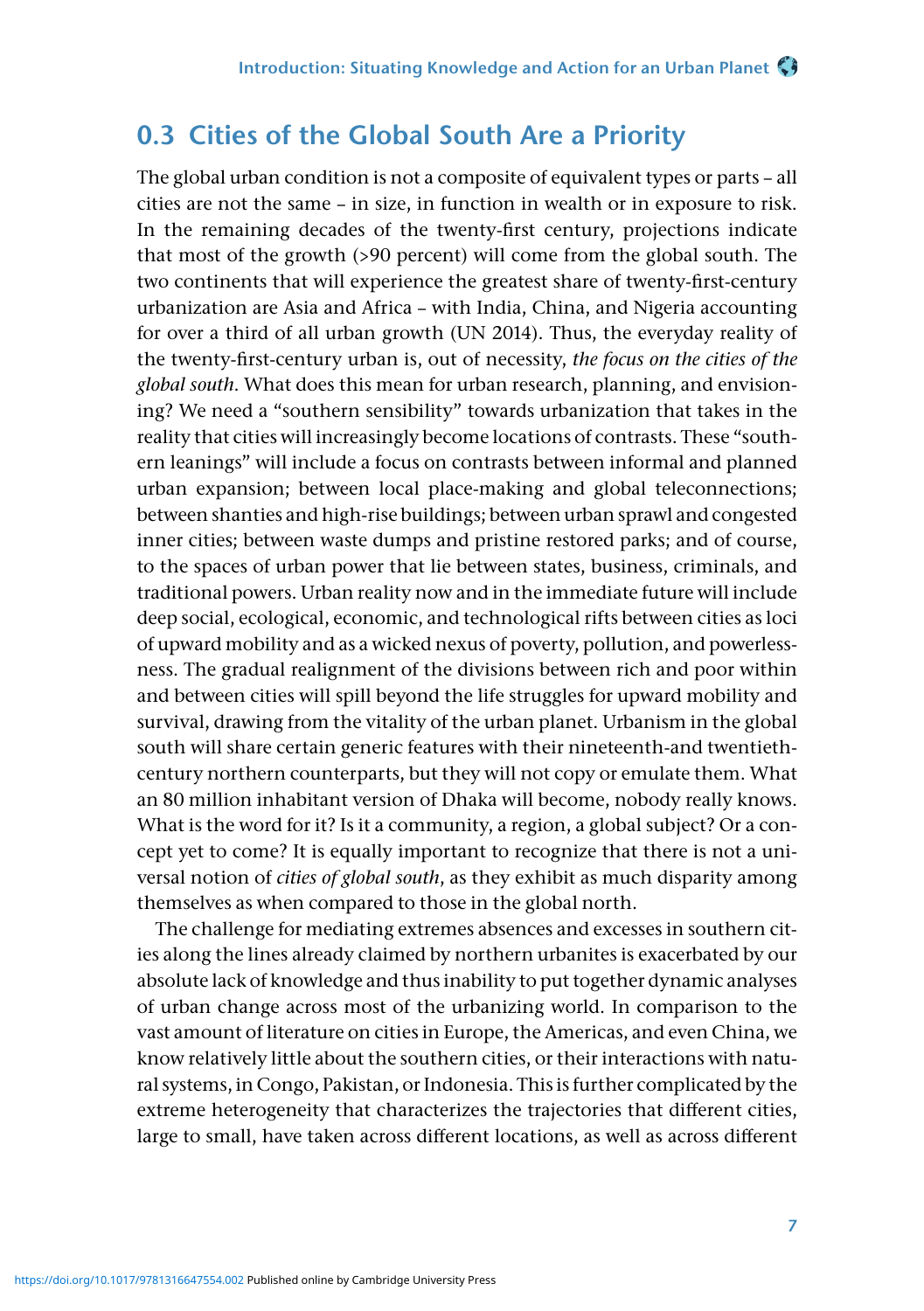points in time. What is clear is that the growth of cities that lack planning capacity and local ecological expertise face problems. For instance, the semiarid Indian city of Bangalore, built to deal with droughts via an engineered system of rainwater harvesting via topographically interconnected tanks, now faces a perverse challenge of flooding in the monsoon season due to construction over water channels coupled with the ever-present challenge of drought in summer (Nagendra 2016). Kampala in Uganda faces iatropic challenges (events that necessitate medical care that are common to many southern cities) with technical interventions such as the establishment of sewage treatment plants (to deal with the city's burgeoning sewage problem), leading to perverse outcomes of biodiversity loss in rich wetlands, further reducing the city's capacity to naturally treat its sewage, and making it increasingly dependent on technical solutions (Lwasa 2010).

These experiences that reflect the interplay of urban systems are not unique to Bangalore and Kampala. They represent a wider problem: that formal approaches to city planning tend to prioritize technology and infrastructure provisioning and solutions, with the idea that social and ecological problems can be tackled later, by fitting piecemeal "solutions" onto an already engineered system. Yet experience tells us that this is impossible. Cities are also social-ecological *systems*, and the social, ecological, and indeed, cultural elements need to be designed with an explicit focus on multilevel, adaptive *system* design, integrated with technological aspects, from the start. For instance, recent research on food waste, a growing challenge in most southern cities, indicates that urban planning, transportation, and street design play a major role in shaping diets, food packaging, and energy usage in cities (Seto and Ramankutty 2016). The fact that the growth in most southern cities is yet to take place thus creates a formidable opportunity, one that helps us to take cognizance of the mistakes made in urban planning of the past, and move towards a new approach that is data based but which also takes into account the local cultural and ecological requirements of diverse locations and governance regimes to connect formal and informal planning, ideally achieving equitable city improvements by leapfrogging technology innovation and with planned, macroeconomic investment-heavy urban growth.

The global concentration of people suggests that challenges of the urban planet will be won or lost in cities of the global south, but only if action is swift (Figure 0.1). A comparison of the waves of globalization in the last two centuries with the earlier waves (Clark 2016) shows clearly that the duration of each wave is becoming shorter, in what we might think of as a great urban acceleration (McPhearson et al. 2016c). Where waves of change once lasted a century or more, they now appear to run their course in as little as 15 to 20 years, and in the future this duration may be even shorter. If the global economy becomes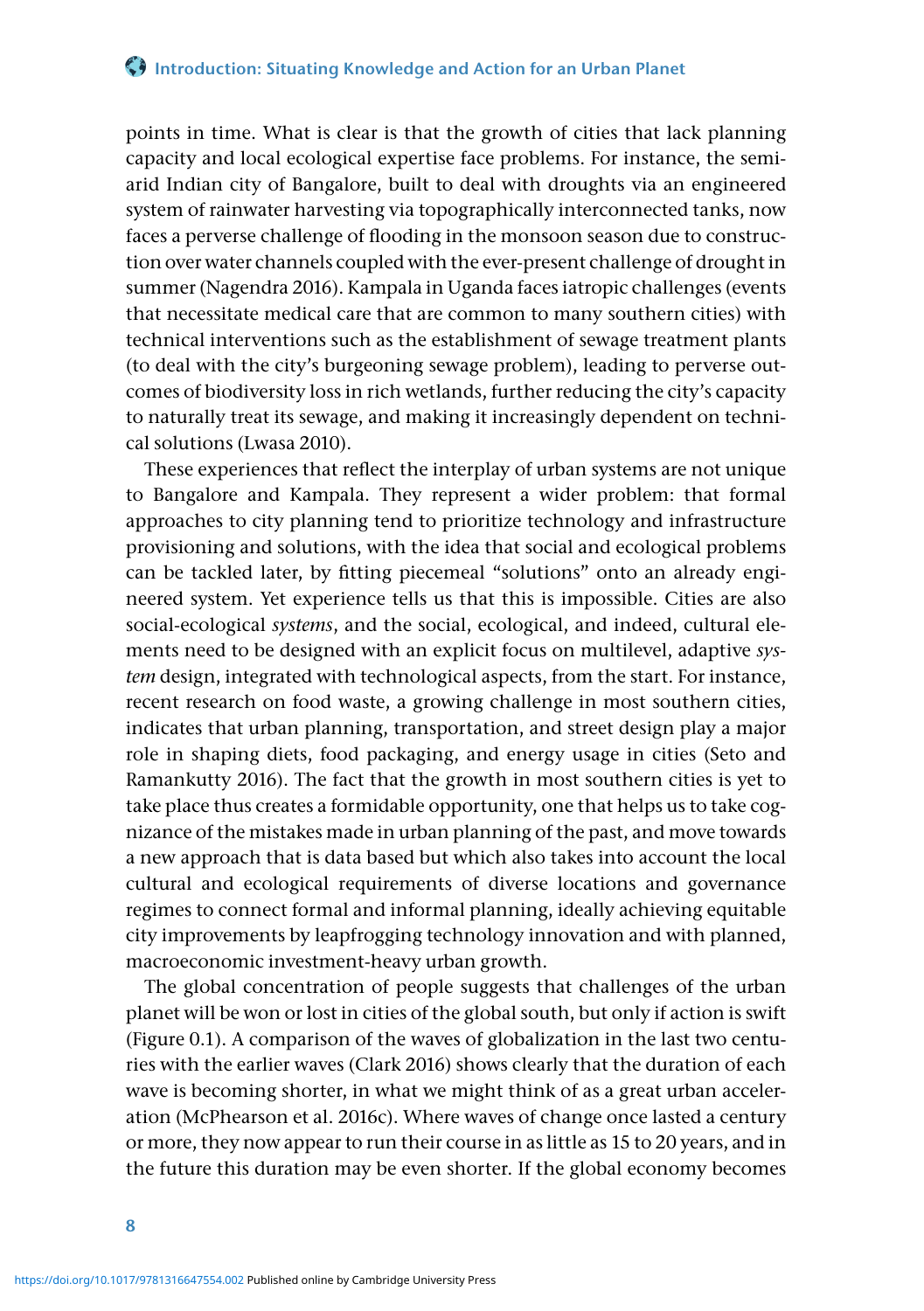**Figure 0.1** Cities and urban areas will house nearly all of the world's net population growth over the next two decades with 1.4 million people added to urban areas each week Figure 0.1 Cities and urban areas will house nearly all of the world's net population growth over the next two decades with 1.4 million people added to urban areas each week around 70 percent of both (IEA 2008). Meanwhile, urban land area could triple globally from 2000 to 2030 (Seto et al. 2012). This is equivalent to adding an area larger than around 70 percent of both (IEA 2008). Meanwhile, urban land area could triple globally from 2000 to 2030 (Seto et al. 2012). This is equivalent to adding an area larger than (UN 2014), equal to roughly the population of Stockholm. Cities are engines of national and global growth, accounting for 80 percent of global economic output. In China, four city clusters account for nearly half of China's GDP (Shao et al. 2006). Cities are also key drivers of global energy demand and greenhouse gas emissions, accounting for (UN 2014), equal to roughly the population of Stockholm. Cities are engines of national and global growth, accounting for 80 percent of global economic output. In China, four city clusters account for nearly half of China's GDP (Shao et al. 2006). Cities are also key drivers of global energy demand and greenhouse gas emissions, accounting for Manhattan every day. Accelerating urban development boosts private consumption (Dobbs et al. 2008) and requires significant infrastructure, including carbon-intensive Manhattan every day. Accelerating urban development boosts private consumption (Dobbs et al. 2008) and requires significant infrastructure, including carbon-intensive manufacturing and construction consuming massive quantities of concrete and steel consumption, particularly in the early phases of urbanization (Wang 2007). manufacturing and construction consuming massive quantities of concrete and steel consumption, particularly in the early phases of urbanization (Wang 2007).

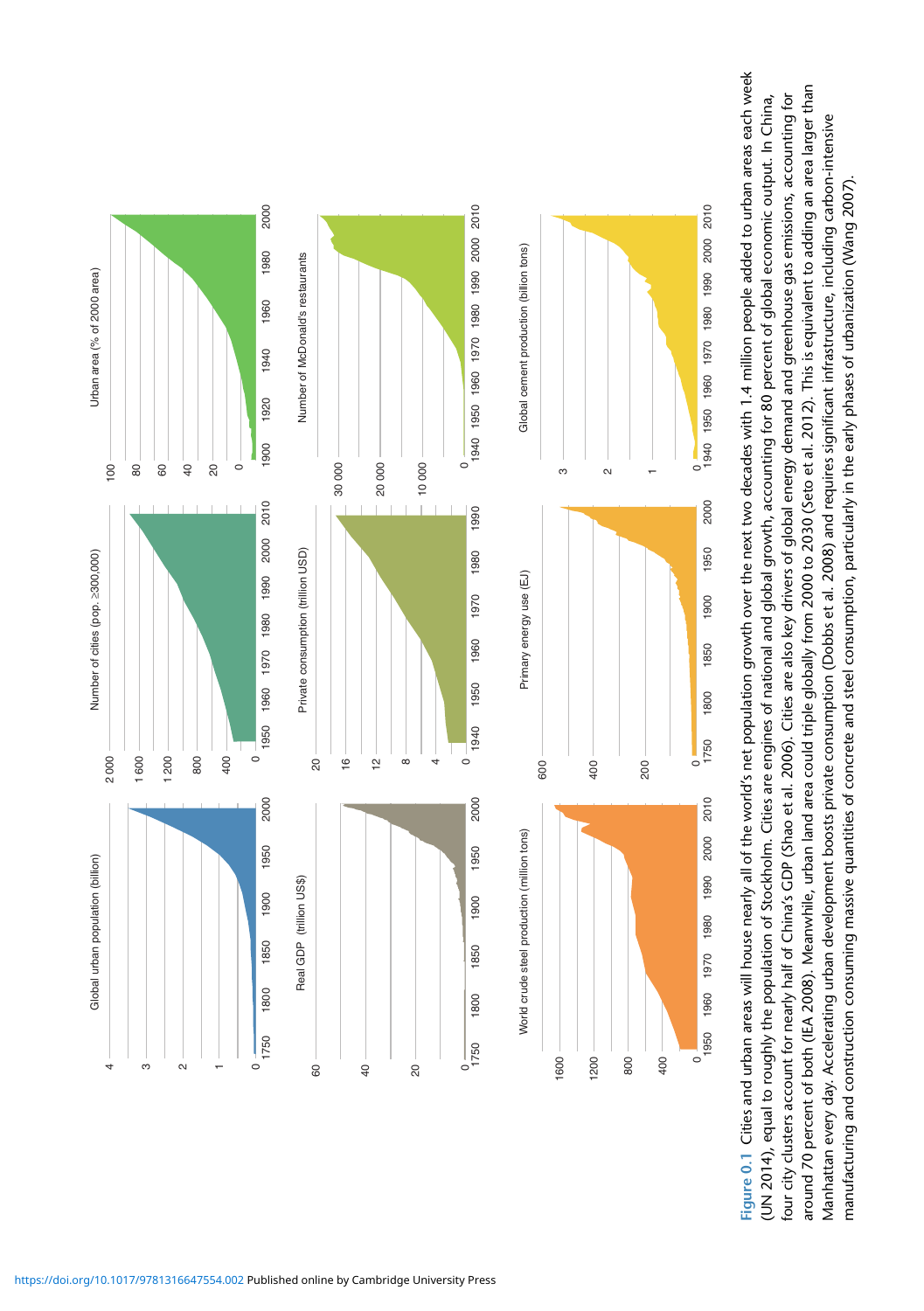ever more integrated, globalizing city waves will increasingly come to resemble global economic cycles, and the windows of opportunity for cities to participate will close quickly.

Although there are vast differences between the networks of cities along the ancient silk roads and the twenty-first-century system of global value chains and competitive advantage, there are also striking parallels (Clark 2016). Today's cities can learn much from how those in previous waves built and sustained their competitive attributes, and how to avoid becoming locked into unsustainable or unproductive cycles of development. History shows this is a risk if cities lose competitiveness in traded sectors, fail to embrace innovation or to project influence, are closed to immigration and entrepreneurship, or are unable to adapt to a changing geopolitical or geo-economic center of gravity. The ingredients of today's most successful cities are sometimes hard for other cities to emulate directly, and so alternative strategies and pathways to global engagement have arisen. Over time, these alternative pathways result in very different kinds of global, or local and regional, cities.

### **0.4 Knowledge for an Urban Planet**

*The Urban Planet* is full of provocations from artists, practitioners, and activists who remind us repeatedly that a bookish science of cities is not enough to change the hearts, minds, and actions of the millions of urban residents; they point out that generalization without authentication will never generate useful or legitimate knowledge. It is not easy to reconcile this unambiguous message with the equally stark assertion that scientists must be at the forefront of generating the evidence that underpins global urban reform; or that for science and scholarship to have the impact required at the necessary scale and pace, a massive expansion in research capacity and coverage is required. These are the competing, even contrasting imperatives of the knowledge spectrum that must inform the urban planet going forward. Clearly unlocking a more sustainable urban future will require more than a singular effort.

Locating cities in a global frame is by its nature a multiscalar exercise and necessitates an interdisciplinary and systems perspective – alongside approaches from nonsystemic and nomothetic fields such as the social sciences and the humanities. A global view on urbanism demands learning from past waves of globalization, understanding the reach and impact of technology (telecoms, renewables, etc.) on the individual and household as well as in the formation of worldwide city networks. The demand for new knowledge for this global urbanism does not negate old disciplinary contributions, but it demands the investigation of new places, greater urgency, and an understanding of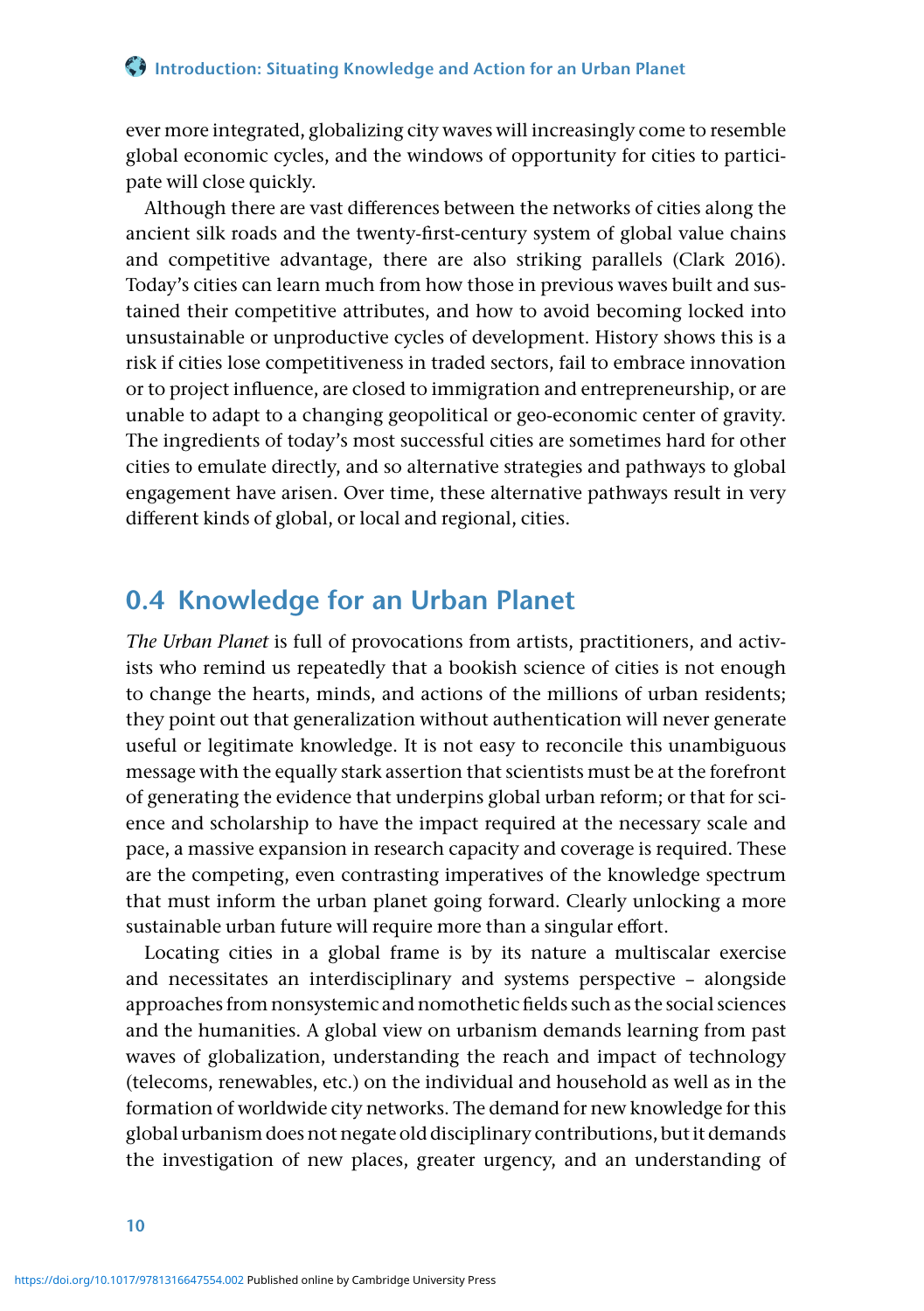complexity. A global view of the urban transition hopes to bring all cities into the picture through establishing major causal dynamics, fostering comparability, and acknowledging difference – these are demands that are the imperatives for new urban knowledge innovation.

The centrality of cities to the sustainability of people, the planet, and prosperity points to the need for continuous investments in an expanded and flexible urban science that is forged out of innovative interdisciplinary understandings of the complex systems that both drive and derive from the prevalence of urban ways of being (Parnell et al. 2017). This volume draws together nascent interdisciplinary and cross-stakeholder urban dialogues, with some contributors actively self-defining as part of a new urban science community and others presenting themselves as concerned thinkers or contributors to a more open-ended debate on the significance of the urban planet. While there are clearly incommensurate ideas evident across the chapters that follow, not least in the schism between scholar- and practitioner-produced texts, but all contributors to *The Urban Planet* share a commitment of generating new knowledge as an integral part of building a better urban future. Together we argue for greater understanding of specialist concerns, like water or air quality, and system-based analyses of the cities where we each live. Local understanding of general processes lies at the core of doing things better in cities, but case-based research is not enough. Large-scale interactions between urban life and the cultural, social, political, economic, and the ecological processes that we highlight in this book are all increasingly dominated by cities and require perspectives based on local knowledge alongside summative and trend assessments.

The contributions in this volume all, even when dealing with micro details, intersperse local reality and global exploration of the complex system relationships between nature and the city. Simultaneously tracking global trajectories and highlighting place- and issue-specific problems reveals the shortage of sophisticated analysis of the interactions across sectors and cities, and the absence of clear messaging from science to practice. Tracking the surges of urbanization globally, we pose two overarching questions. First, what new thinking and evidence is required to radically shift the urban trajectory onto a more sustainable path. Second how, using evidence drawn in different ways and from cities across the world, can we reimagine and motivate for the changes that are required to implement the alternative global urban agenda. There has already been some success in the new urban endeavor – the call for a city-centric change to how we understand and regulate the world, which was endorsed by the 2030 Agenda in 2015 (UN 2015), was underpinned by the work of scientists. The approval of an urban Sustainable Development Goal and a number of other multilateral agreements to put cities at the core of global development has since confirmed the collective acceptance of the importance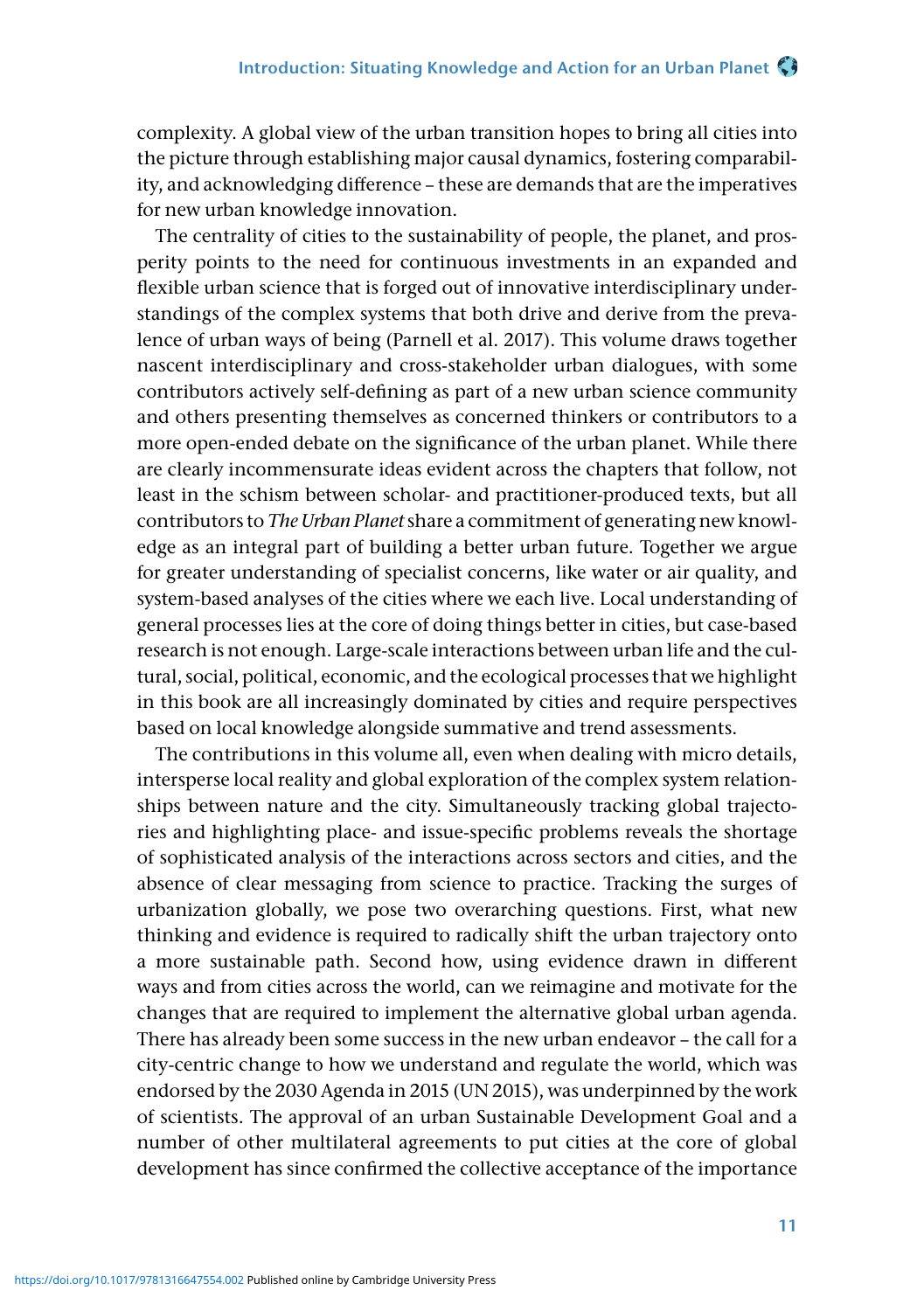of the city to global environmental change. The immediate aftermath of the radical pro-city realignment of global policy scientists welcomed the role that evidence had played in securing global policy realignment (Barnett and Parnell 2016), but note, too, the imperative of ensuring ongoing evidence-led multilateral action in amending policy direction and monitoring implementation of urban sustainable development objectives. In addition, both individual scholars and organized science have endorsed very different modes of knowledge production: The new urban science has aspirations to inter- and transdisciplinarity and to coproduction.

As we highlight in the concluding chapter, substantive methodological and philosophical challenges remain in placing the study of cities in the crosshairs of sometimes-conflicting disciplinary rationalities. Similarly, the demands of integrating the ideas of non academic voices into the scientific text should not be underestimated. Notwithstanding these challenges, the imperative for a new science of cities and cogenerating knowledge across scholars, artists, residents, and practitioners remains an aspiration we endorse and have sought to pursue in *The Urban Planet*, even while we are aware of the different registers and even dissonant voices that this approach creates. Taken together, the book's contents, from right across the multidisciplinary and artist-practitioner-activist-scholar spectrum, all affirm the multilateral demand that cities be given greater prominence in global development in ways that reflect the geographical complexity and range of city realities. The *Urban Planet* highlights the multiple, even competing, concerns of what we may frame as existing or contemporary urban theory, but we are unambiguous of the need to put cities in the foreground of knowledge production and informed, responsible policy-making.

In reformulating and extending urban knowledge to meet the policy ambitions of cities, nations, and the multilateral system, a more extensive and robust urban science has to better address urban complexity and difference. The new knowledge outputs will also need to be legible so that evidence and analysis can more effectively guide (and evaluate) urban decision-makers in the critical decades ahead. There is a clear political and practical imperative in coming to terms with the universal challenges and opportunities embodied in the dynamics of the urban transition. Nuanced locally specific study is clearly imperative to inform action, and no two cities are the same. But, a common global urban register or vision that is understood by a range of stakeholders is what will change mindsets and galvanize collective action at the scale required to ensure a more sustainable urban planet. The intellectual challenge is thus a task of informing, critiquing, and revising the methods and modes of urban thinking – to collectively improve urban life for all. Doing this requires not only working with varied stakeholders but also coming to grips with missing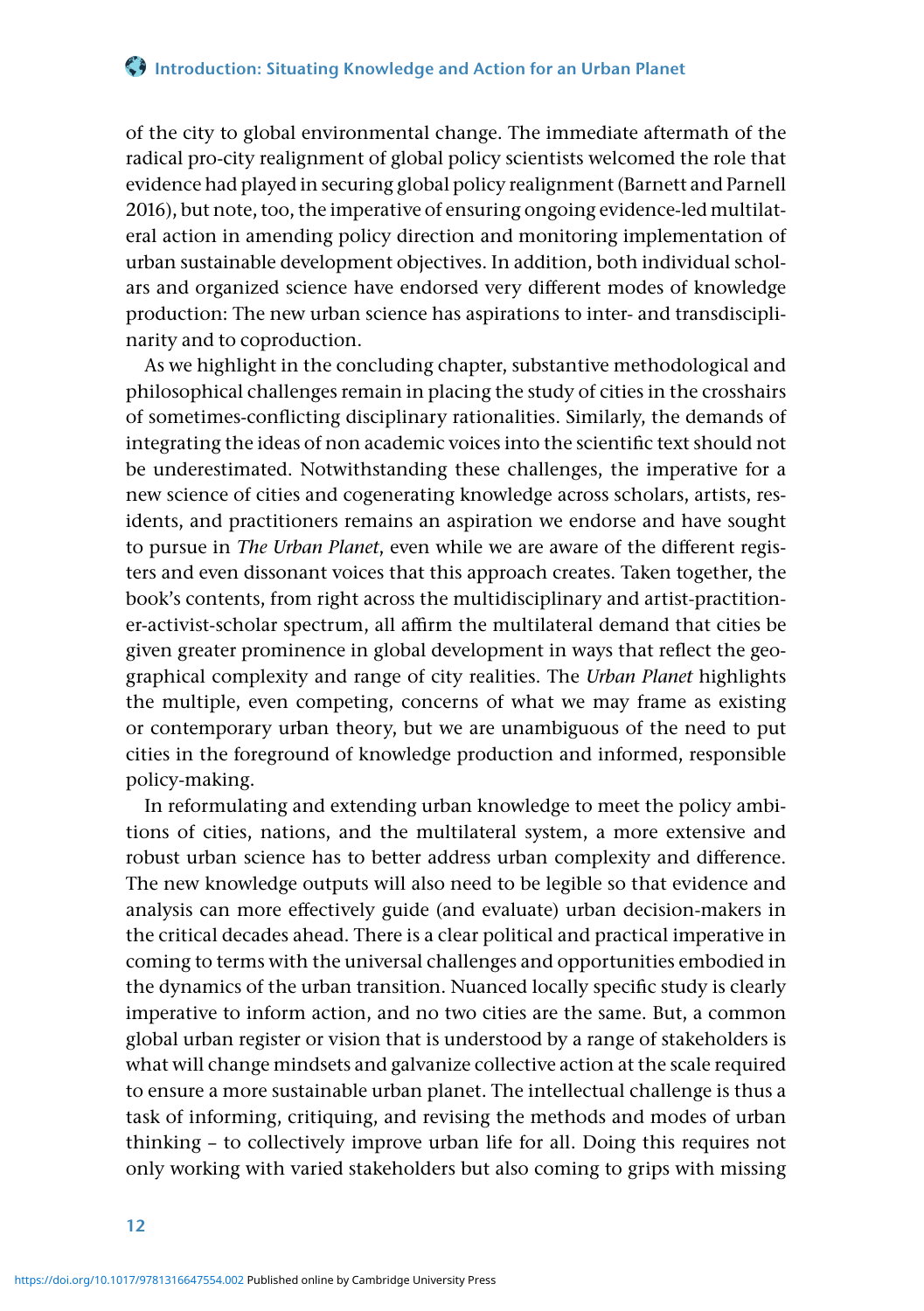data and complex urban dynamics. No single discipline or scholar or laboratory can achieve this alone – not least as there is a critical need to incorporate many more urban points into the overall theorizing of the city. Collaboration is essential.

Finally, divergent views are inevitable in building cross-disciplinary multi-stakeholder pathways for an ever-more urbanized age ahead. While consensus is unlikely (and may not be desirable) it should be possible to identify, based on robust research, the major issues facing the urban planet. To this end, there are four overarching intellectual tensions that inform this volume.

- First is the idea that while the Anthropocene already entails a fundamentally urban way of life and urban identity (Ljungqvist et al. 2010; Barthel et al. 2010), biophysical impact is not the only respect in which cities will shape the future – far from it.
- Second is that while specialist knowledge needs to be valued and extended, there is an imperative for new forms of urban knowledge, where cities are located in a global framing and approached from an interdisciplinary and systems perspective.
- Third is that although twenty-first-century urbanism requires a particular focus on the global south, all cities and regions can and must innovate to transform from their currently unsustainable trajectories.
- Fourth is that at the same time that researchers have to maintain critical independent views, the present is a critical time for urban scholars and policy-makers to work together to achieve the major transitions and transformations that are needed.

# *References*

Acuto, M., and Parnell, S. (2016). Leave No City Behind, *Nature*, 352(6288): 873.

- Bai, X., McPhearson, T., Cleugh, H., Nagendra, H., Tong, X., Zhu, T., and Zhu, Y.G. (2017). Understanding Urban-Environmental Linkages: Conceptual and Empirical Advances, *Annual Review of Environment and Resources*, 42(1): 215–240.
- Barnett, C., and Parnell, S. (2016) Ideas, Implementation and Indicators: Epistemologies of The post-2015 Urban Agenda, *Environment and Urbanization*, 28(1): 87–98.
- Barthel, S., Sörlin, S., and Ljungkvist, J. (2010). Innovative Memory and Resilient Cities: Echoes from Ancient Constantinople, in Sinclair, P., Nordquist, G., Herschend, F., and Isendahl, C. (eds.), *The Urban Mind: Cultural and Environmental Dynamics*, Uppsala: Uppsala University, pp. 391–405.

Batty, M. (2013). *The New Science of Cities*, Cambridge, MA: MIT Press.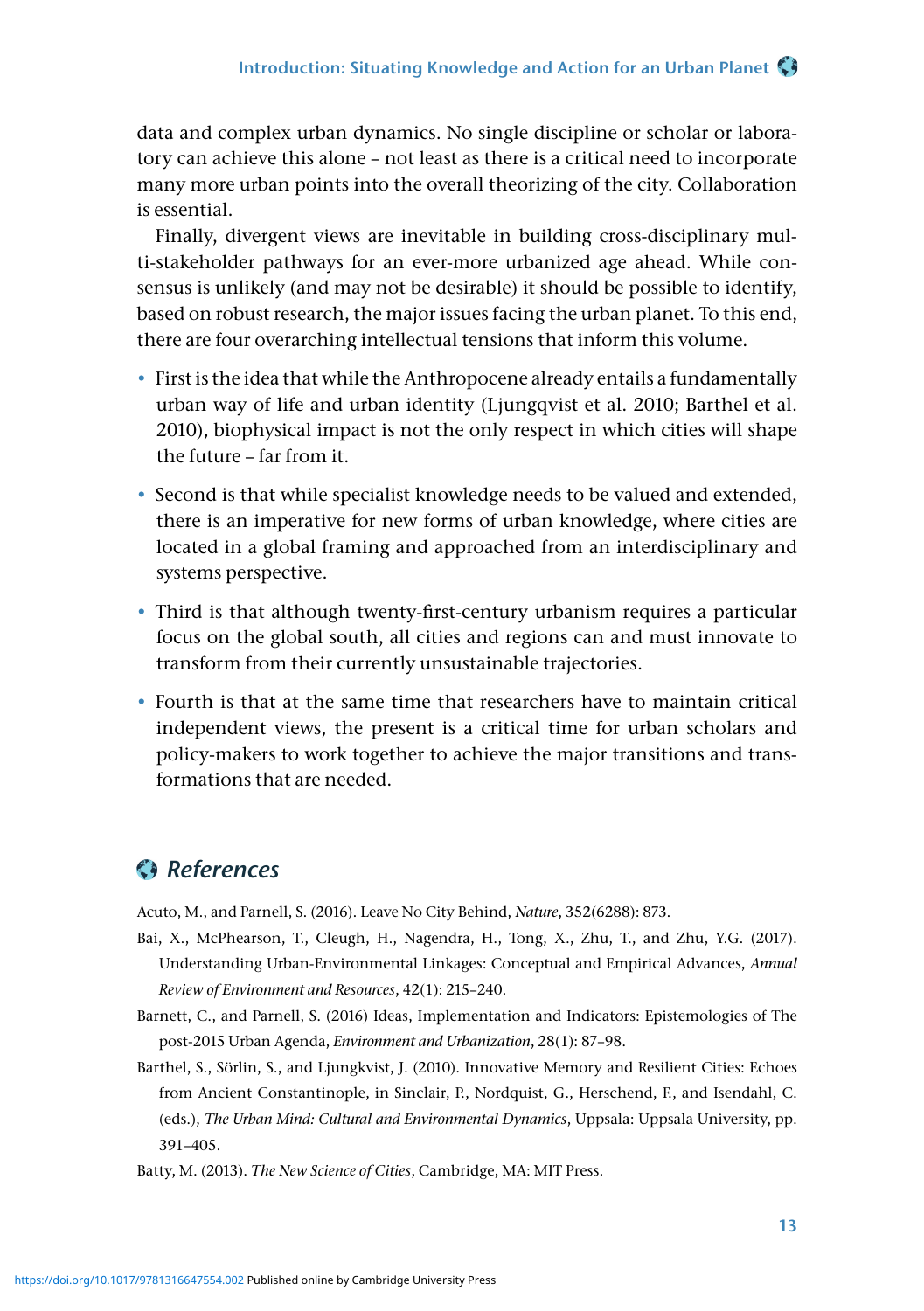#### **Introduction: Situating Knowledge and Action for an Urban Planet**

- Biermann, F., Bai, X., Bondre, N., Broadgate, W., Chen, C.T.A., Dube, O.P., Erisman, J.W., Glaser, M., van der Hel, S., Lemos, M.C., and Seitzinger, S. (2016). Down to Earth: Contextualizing the Anthropocene. *Global Environmental Change,* 39: 341–350.
- Braun, B. (2005). Environmental Issues: Writing a More-than-Human Urban Geography, *Progress in Human Geography,* 29 (5): 635–650.
- Brenner, N., and Schmid, C. (2014). Planetary Urbanization, in Brenner, N. (ed.) *Implosions/ Explosions: Toward a Study of Planetary Urbanization*. Berlin: Jovis, pp. 160–163.
- Clark, G., (2016). Global Cities: A Short History. Washington, DC: Brookings Institution Press.
- Schaer, F. (2012). Urban World: Cities and the Rise of the Consuming Class. New York: McKinsey Global Institute.
- Elmqvist, T., Redman, C. L., Barthel, S., and Costanza, R. 2013. History of Urbanization and the Missing Ecology, in, Elmqvist, T., Bai, X., Frantzeskaki, N., Griffith, C., Maddox, D., McPhearson, T., et al. (eds.), Urbanization, Biodiversity and Ecosystem Services: Challenges and Opportunities. The Netherlands: Springer Open, pp.13–30. DOI 10.1007/978–94-007–7088-1\_2.
- Erixon Aalto, H., and Ernstson, H. (2017). Of Plants, High Lines and Horses: Civics and Designers in the Relational Articulation of Values of Urban Natures. *Landscape and Urban Planning,* 157: 309–321.
- Ernstson, H., Lawhon, M., and Duminy, J. (2014) Conceptual Vectors of African Urbanism: "Engaged Theory-Making" and "Platforms of Engagement." *Regional Studies,* 48 (9): 1563–1577.
- Ernstson, H., and Sörlin, S. (eds.) (2018). *Grounding Urban Natures: Histories and Futures of Urban Ecologies*, Cambridge, MA: MIT Press, in review.
- Florida, R. (2002) *The Rise of the Creative Class*. New York: Basic Books.
- Gandy, M., (2013) Marginalia: Aesthetics, Ecology, and Urban Wastelands, *Annals of the Association of American Geographers*, 103 (6): 1301–1316.
- Glaeser, E. (2011). *Triumph of the City: How Our Greatest Invention Makes Us Richer, Smarter, Greener, Healthier, and Happier*. Harmondsworth: Penguin.
- Lachmund, J. (2011). The Making of an Urban Ecology. Biological Expertise and Wildlife Preservation in West Berlin, in Brantz, D., and Dümpelmann, S. (eds.), *Greening the City. Urban Landscapes in the Twentieth Century*. Charlottesville/London: University of Virginia Press, pp. 204–227.
- Heynen, N.C., Kaika, M., and Swyngedouw, E. eds., (2006). *In the Nature of Cities: Urban Political Ecology and the Politics of Urban Metabolism* (Vol. 3), London: Taylor & Francis.
- Heynen, N., (2014) Urban Political Ecology I: The Urban Century, *Progress in Human Geography*, 38 (4): 598–604.
- Hinchliffe, S., and Whatmore, S., (2006) Living Cities: Towards a Politics of Conviviality, *Science as Culture*, 15 (2): 123–138.
- Hinchliffe, S., (2008) Reconstituting Nature Conservation: Towards a Careful Political Ecology, *Geoforum*, 39 (1): 88–97.
- Hodson, R. (2016) Urban Health and Well-Being, *Nature*, 531: 7594.
- International Energy Agency (IEA), 2008. *World Energy Outlook 2008*. Paris: International Energy Agency.

**14**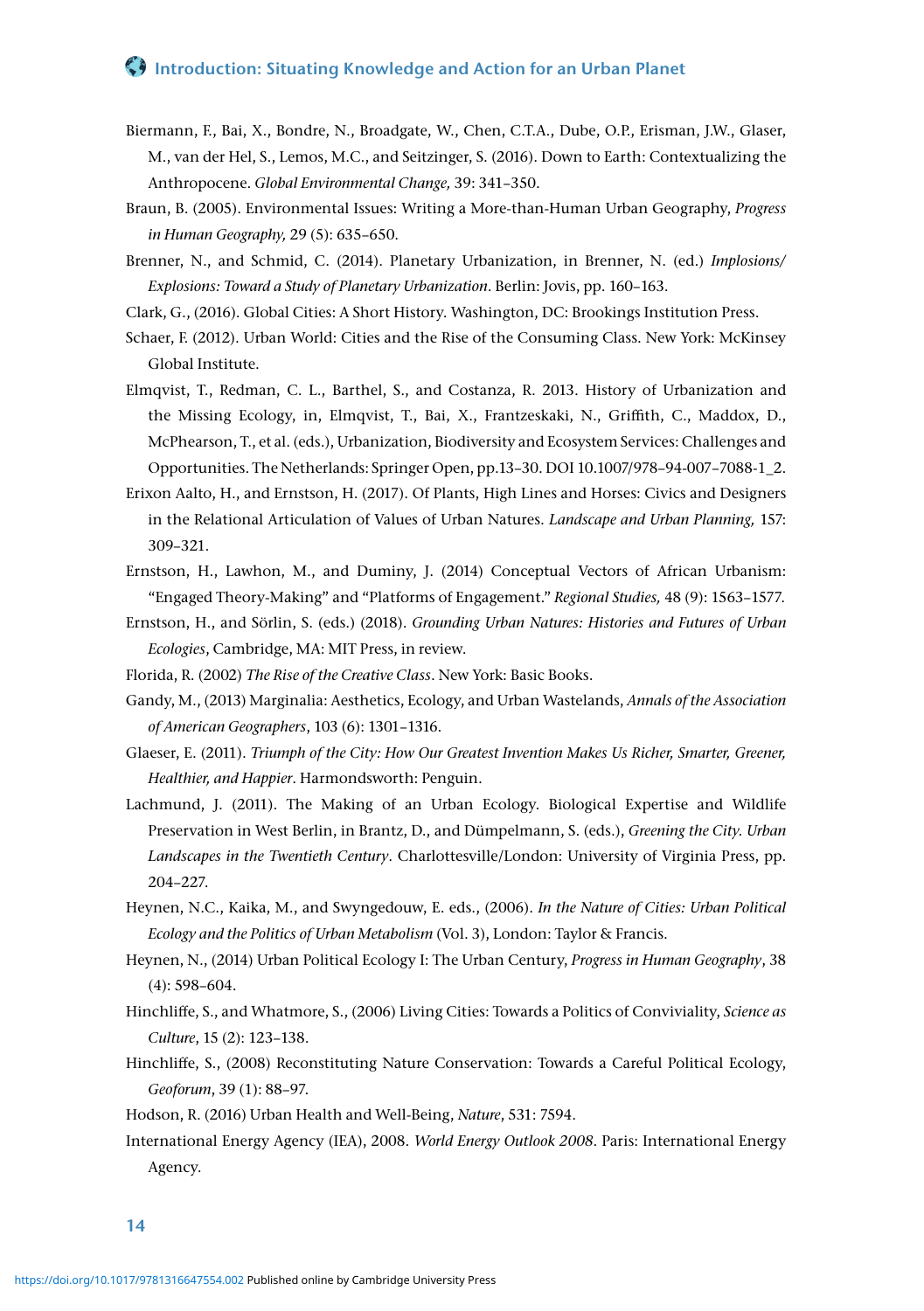- Ljungkvist, J., Barthel, S., Finnveden, G., and Sörlin, S. (2010). The Urban Anthropocene: Lessons for Sustainability from the Environmental History of Constantinople, in Sinclair, P.J.J., Nordquist, G., Herschend, F., and Isendahl, C. (eds.), *The Urban Mind: Cultural and Environmental Dynamics*. Uppsala University: Department of Archaeology and Ancient History, pp. 367–390.
- Lwasa, S. (2010). Adapting Urban Areas in Africa to Climate Change: The Case of Kampala, *Current Opinion in Environmental Sustainability*, 2(3): 166–171.
- McPhearson, T., Pickett, S.T.A., Grimm, N., Niemelä, J., Alberti, M., Elmqvist, T., et al. (2016). Advancing Urban Ecology Toward a Science of Cities, *BioScience*, 66(3):198–212.
- McPhearson, T., Parnell, S., Simon, D., Gaffney, O., Elmqvist, T., Bai, X., et al. (2016b) Scientists Must Have a Say in the Future of Cities, *Nature*, 538: 165–166.
- McPhearson, T., Parnell, S., Simon, D., Gaffney, O., Elmqvist, T., Bai, X., et al. (2016c). Building Urban Science to Achieve the New Urban Agenda, *The Nature of Cities*, www.thenatureofcities .com/2016/10/24/building-urban-science-to-achieve-the-new-urban-agenda/
- Melosi, M.V. (1993) The Place of the City in Environmental History, *Environmental History Review*, 17: 1–23.
- Melosi, M.V. (2010) Humans, Cities, and Nature: How Do Cities Fit in the Material World?, *Journal of Urban History*, 36 (1): 3–21.
- Mitlin, D., and Satterthwaite, D. (2013) *Urban Poverty in the Global South: Scale and Nature*. London: Routledge.
- Nagendra, H. (2016) *Nature in the City: Bengaluru in the Past, Present and Future*. New Delhi: Oxford University Press.
- Parnell, S., and Robinson, J. (2017). The Global Urban: Difference and Complexity in Urban Studies and the Science of Cities, in Hall, S., and Burdett, R. (eds.) *Handbook of Social Science*. London: Routledge, pp. 13–31.
- Robinson, J. (2016). Thinking Cities through Elsewhere: Comparative Tactics for a More Global Urban Studies, *Progress in Human Geography*, 40(1): 3–29.
- Rosen, C., and Tarr, J. (1994) The Importance of an Urban Perspective in Environmental History, *Urban History*, 20: 299–310.
- Rosenzweig, C., Solecki, W., Hammer, S.A., and Mehrotra, S. (2010). Cities Lead the Way in Climate-Change Action, *Nature*, 467(7318): 909–911.
- Sedrez, Lise. (2005). *The "Bay of All Beauties": State and Environment in Guanabara Bay, Rio de Janeiro, Brazil, 1875–1975*. Ann Arbor, MI: University Microfilms.
- Seto, K., Güneralp, B., and Hutyra, L. (2012). Global Forecasts of Urban Expansion to 2030 and Direct Impacts on Biodiversity and Carbon Pools, *Proceedings of the National Academy of Sciences*, 109: 16083–16088.
- Seto, K.C., and Ramankutty, N. (2016). Hidden Linkages between Urbanization and Food Systems. *Science*, 352: 943–945.
- Sharan, A. (2014). *In the City, Out of Place: Nuisance, Pollution and Urban Dwelling in Modern Delhi, c.1850–2000*. Oxford: Oxford University Press.
- Shao, M., Tang, T., Zhang, Y., and Li, W. (2006) City Clusters in China: Air And Surface Water Pollution, *Frontiers of Ecology and the Environment*, 4: 353–361.